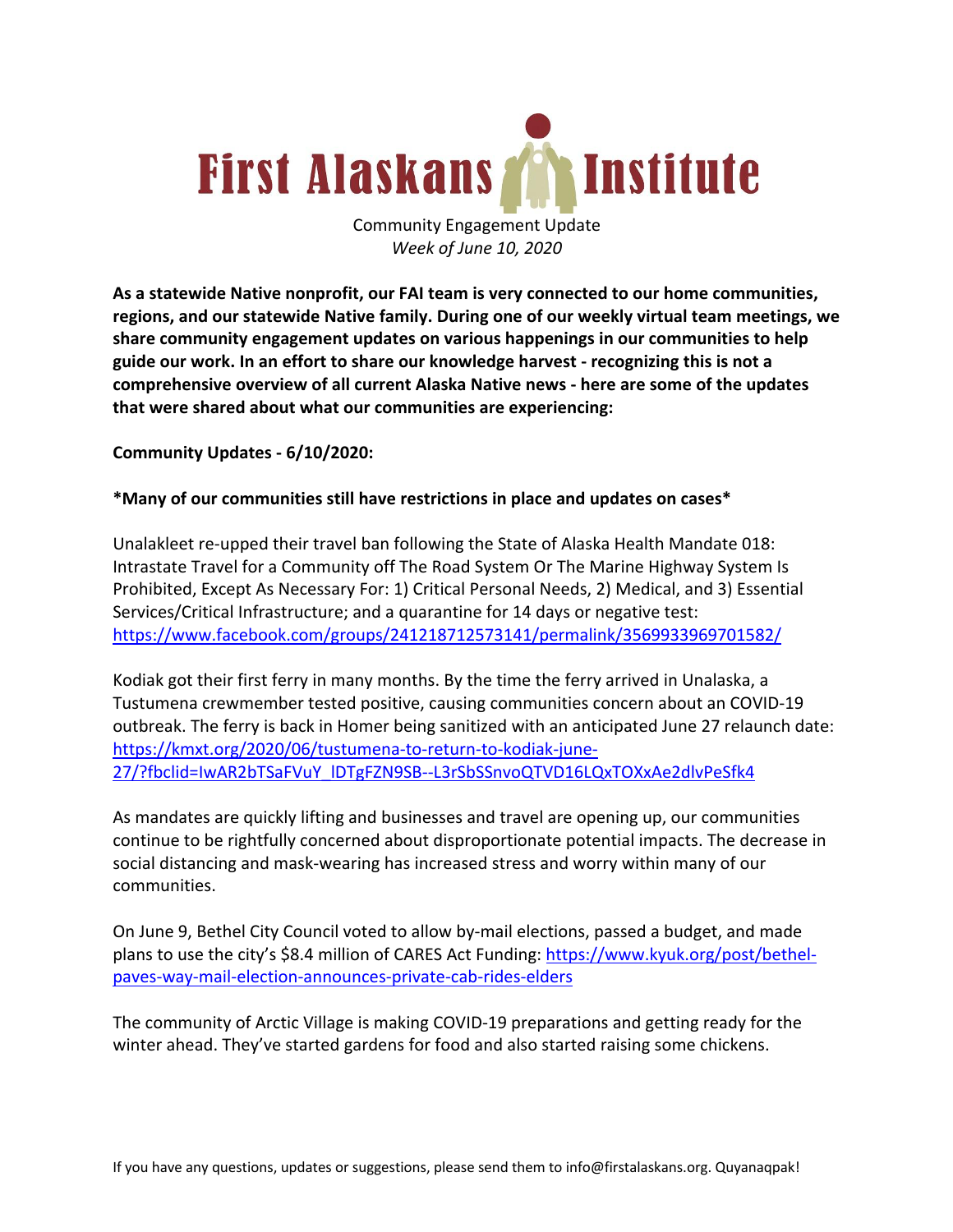Huslia has a new COVID-19 Coordinator who will hand out masks to travelers coming to the village. Travelers must be tested prior to travel to the village and send the COVID-19 results to the coordinator. She will also monitor travelers and recommend a 7-day quarantine: https://www.facebook.com/groups/167999230013457/permalink/2104780773001950/

## **\*Our Native Ways life as we know it continues – always has, always will – as our peoples harvest from the lands and waters\***

Wainwright's Nalukataq dates were announced in June:

https://www.facebook.com/photo.php?fbid=2770117833268267&set=a.1385428071737257&t ype=3&theater

An Intertribal Food Summit will be held on June 15-20. There is no-cost to register for tribal community members, producers, staff and partners: https://intertribalfoodsummit.com

• Register at https://intertribalfoodsummit2020.eventbrite.com

With fishing season ramping up, our communities are both busy and watchful on many fronts:

- Around the YK Delta, some Bethel Elders received salmon and sheefish from the test fishery and were grateful – many are smoking the salmon;
- Prince of Wales islanders are concerned about king fishing restrictions, also Southeast villages of Angoon and Kake, and the impact that will have on both food security and our ways of life;
- As fishermen from Kodiak head to Bristol Bay, folks are worried and watching what happens to people in this pandemic;
- The first salmon fishing season opened yesterday in Kotlik, and many community members are readying for fish camp.

Nasuġraq Rainey Hopson (Iñupiaq) of Anaktuvuk Pass was recently featured on the Out Here Podcast. She shared about her Gardens in the Arctic project:

https://www.outherepodcast.com/episodes/themixingzone?fbclid=IwAR3NiV1NA\_ViDPILwkRx YcSri1Yrb08\_jZolbyXSmiu\_s8taA33qQ-1tBlk

Community members in Shaktoolik are gathering wild rhubarb and climbing for murre eggs.

## **\*I Can't Breathe and Black Lives Matter peaceful rallies are being held around the state\***

The community of Nome held a Black Lives Matter rally and Esther Pederson shared some photos: https://www.facebook.com/esther.pederson/posts/10223972321084837

The community of Unalakleet held a second Black Lives Matter rally on June 10, and raised funds for both the Equal Justice (https://eji.org) and Alaska Innocence Project (https://www.alaskainnocence.org/index.html):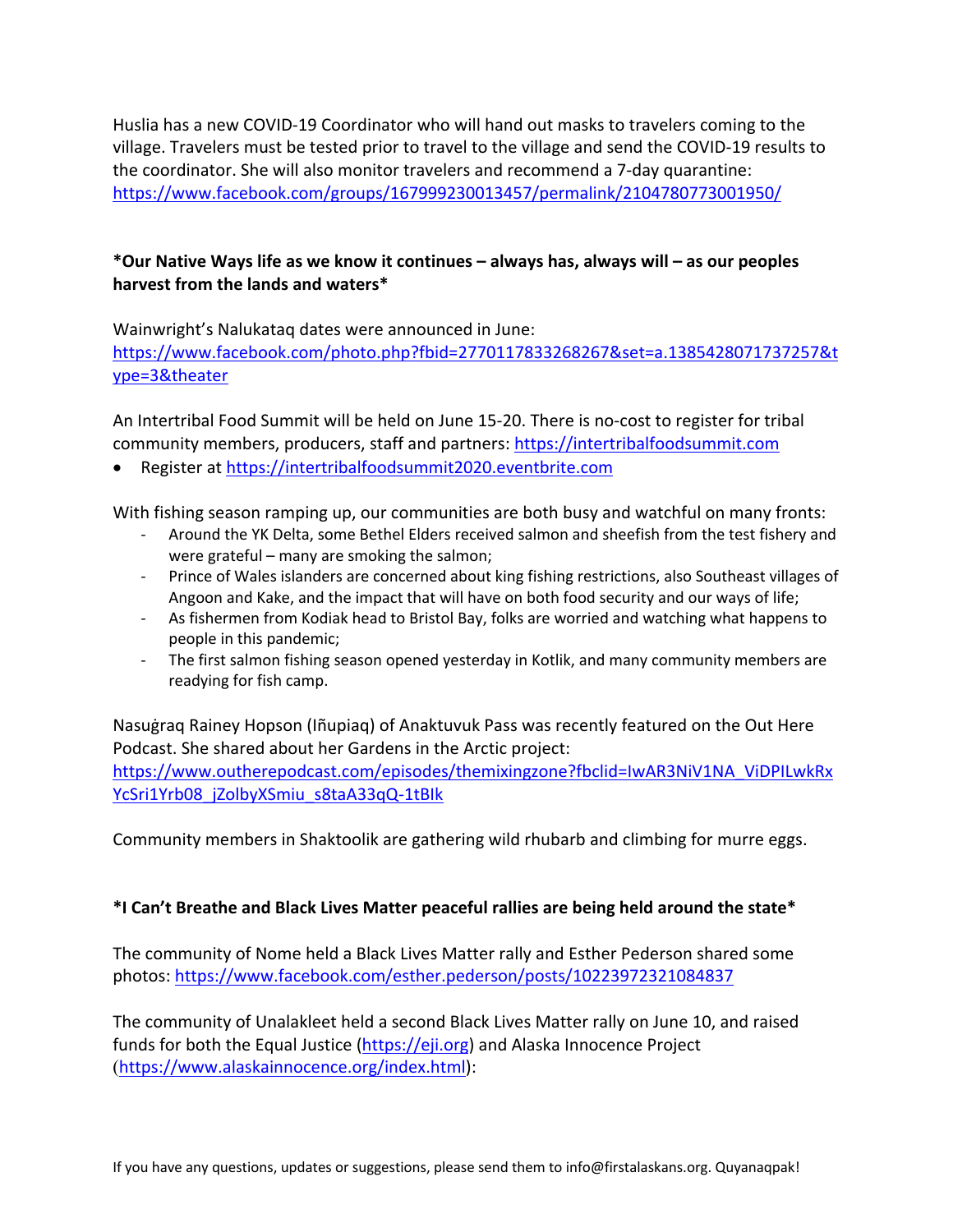https://www.facebook.com/photo.php?fbid=10163835713170473&set=a.10152076797370473 &type=3&theater

Dozens of community members across the Arctic made their voices heard during two marches last week — in Kotzebue and Utqiaġvik: https://www.adn.com/alaska-news/ruralalaska/2020/06/09/arctic-alaska-communities-turn-out-for-northernmost-police-brutalityprotests/?fbclid=IwAR12V1teAs5yDlVnjjTSXf072QSABlJB2XzFOJ9MLMxrl8AHmNabqhvH2yA

## **\*Many of our regions have come up with creative ways to keep us connected through the physical distancing necessary to keep our people and communities safe\***

Sealaska Heritage kicked off its first-ever virtual Celebration last week in an effort to bring people together after the COVID-19 caused the institute to postpone the in-person event. Virtual Celebration 2020 included dance performances from Celebration 2018 and new content, including submissions from people around the region and videos of associated events. The broadcast was recorded and can be found on SHI's YouTube page: https://www.youtube.com/c/sealaskaheritageinstitute

• Sealaska Heritage will also unveil winners of the 2020 Juried Art Show and Competition: https://sealaskaheritage.org/node/1232

## **\*Our people and organizations all over the state are making virtual space for cultural sharing, storytelling, connectedness and learning\***

The community of Arctic Village is planning a Saturday Market type of event to be held later this summer. With travel restrictions in place and the Tanana Valley State Fair cancelled this year, they want to plan something fun for their community.

#### **\*Other Community Happenings and News\***

Elder Rev. Mary Ann Iqiḷan Warden (Iñupiaq) was laid to rest in Kaktovik. Mary Ann was a beloved Elder who loved to sing and dance, especially with her, Allison Akootchook Warden. They often attended the First Alaskans Institute Elders & Youth Conferences together: https://www.facebook.com/FirstAlaskansInstitute/photos/a.283430090227/310050810227/?ty pe=3&theater

Dr. Rev. Anna Frank was elected the first chief of Denakkanaaga, Inc.: https://www.facebook.com/Fairbanks.Native/photos/a.518614481511829/3296030243770225 /?type=3&theater

The Central Council of the Tlingit and Haida Indian Tribes of Alaska announced the Tlingit & Haida Youth Commission: https://www.facebook.com/ccthita/videos/678227119691750/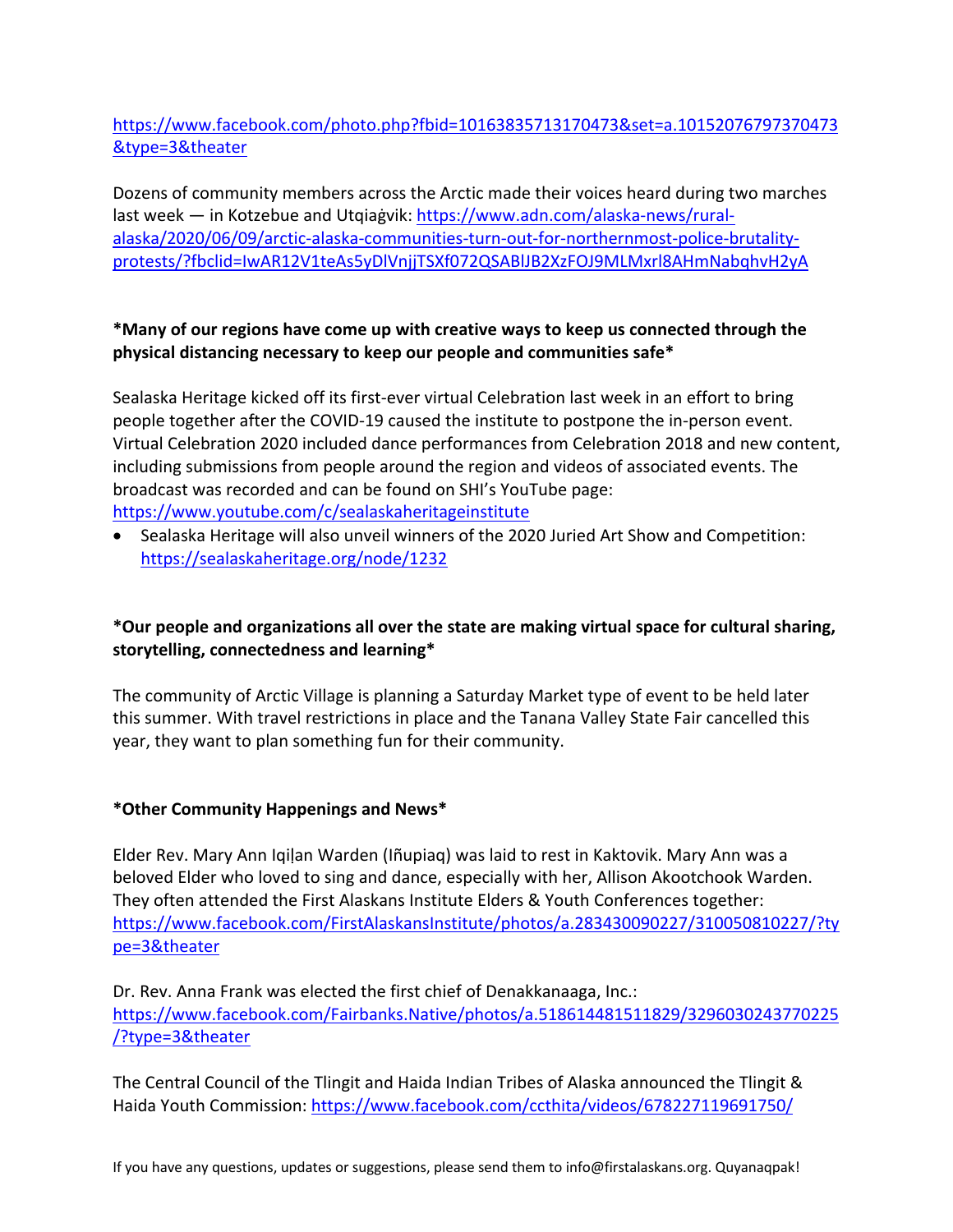Justina Wilhelm of Utqiaġvik has been selected for the position of Iḷisaġvik College President: https://www.facebook.com/IlisagvikCollege/photos/a.282205761836936/3121925751198242/ ?type=3&theater

Crystal Ciiaquq Leonetti (Yup'ik), the first Indigenous woman to ever serve as a U.S. Fish and Wildlife Service Native American liaison, was featured by USFWS: https://www.facebook.com/USFWSAlaska/photos/a.151004358272411/3106120429427441/?t ype=3&theater

The Fairbanks North Star Borough School District passed their budget. Community members are grateful arts and music were not cut.

June 7 was Walter Harper Day in recognition of the Koyukon Athabascan man who, on June 7, 1913, became the first person to stand atop Denali: https://www.facebook.com/TananaChiefsConference/photos/a.235737939833988/385650644 1090435/?type=3&theater

With fire season beginning, the BLM Alaska Fire Service recently awarded three contracts for Type 2 hand crews in rural Alaska. They are mostly made up of firefighters from the Type 2 emergency firefighter crews in BLM AFS protection areas that cover the northern half of the state. However, unlike Type 2 EFF crews that are hired on an as-needed basis, contracted crews allow for work outside of fire suppression, such as fuels mitigation and other funded projects. The crews (Council of Athabascan Tribal Governments – CATG contract crew, Capstone Crew and SES Fire Crew) are the first of their kind for BLM nationally and they are mostly made up of people from interior Alaska villages:

https://www.facebook.com/BLMAFS/posts/3625866357439961? tn =H-R

An accidental fire burned down three structures near the old village near Shaktoolik.

Dr. Jessica Black, board of directors president of Fairbanks Native Association, gave an update from FNA and discussed current events:

https://www.facebook.com/watch/live/?v=186329662678249&ref=watch\_permalink

Bethel held a Meet & Greet with their new police chief from Texas. Community members want to be sure he'll integrate into the community and gain an understanding of our ways of life and rural Alaskan life: https://www.kyuk.org/post/new-police-chief-visits-bethel-advocatescommunity-policing

J. Michael Holloway, author of Dreaming Bears: A Gwich'in Indian Storyteller, a Southern Doctor, a Wild Corner of Alaska, has passed. He was an advocate for protecting the wilderness and Arctic National Wildlife Refuge. Holloway wrote about late Johnny and Sarah Frank who lived outside of Venetie, and will be missed as a connection to those Elders: https://obituaries.adn.com/adportal/listing/JordanMichaelMike-Holloway/W0016205.html